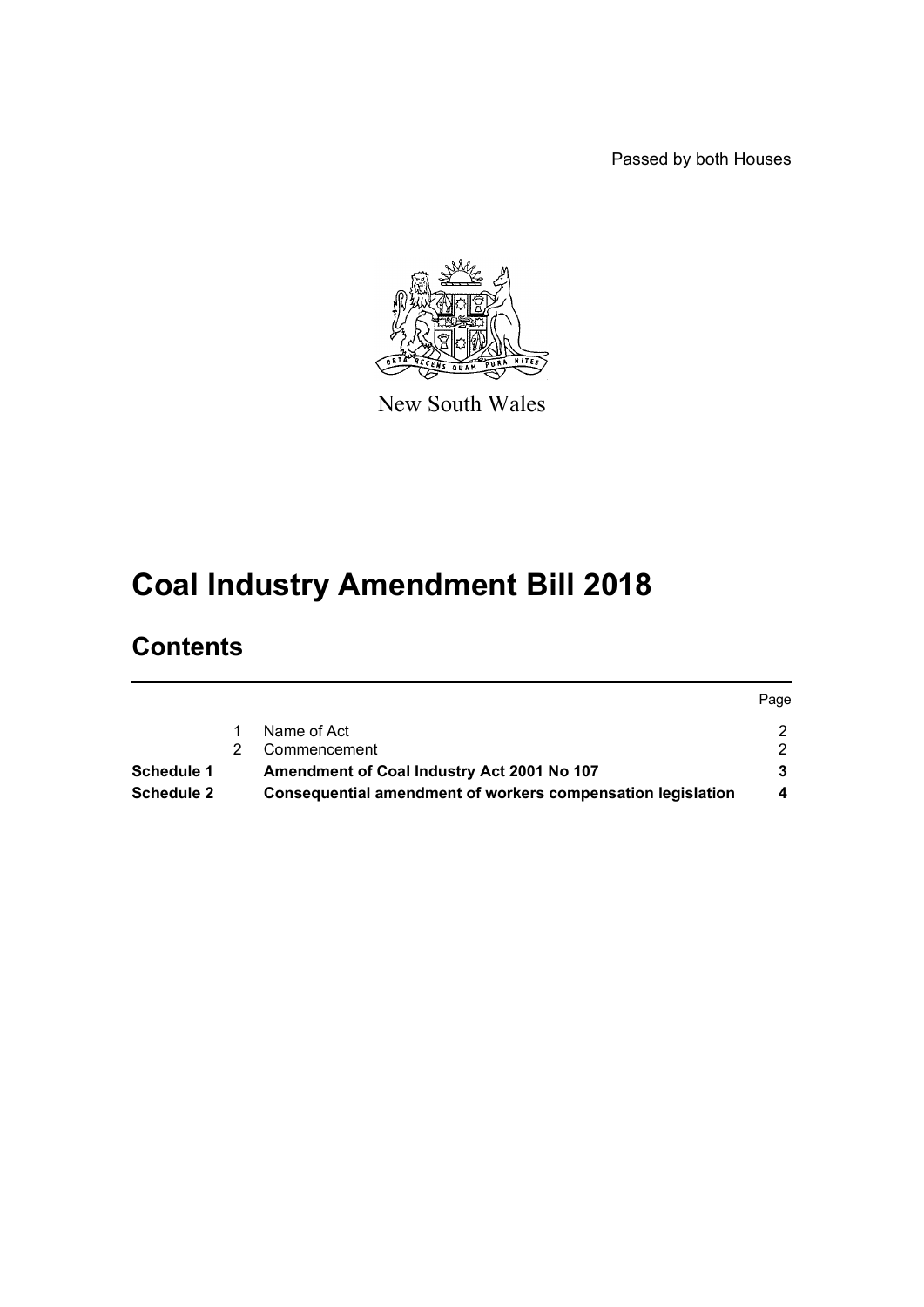*I certify that this PUBLIC BILL, which originated in the LEGISLATIVE COUNCIL, has finally passed the LEGISLATIVE COUNCIL and the LEGISLATIVE ASSEMBLY of NEW SOUTH WALES.*

*Legislative Council 2018* *Clerk of the Parliaments*

New South Wales

# **Coal Industry Amendment Bill 2018**

Act No , 2018

An Act to amend the *Coal Industry Act 2001* to extend the application of the Act with respect to workers compensation to all workers employed in or about a coal mine; and to make consequential amendments to certain other legislation.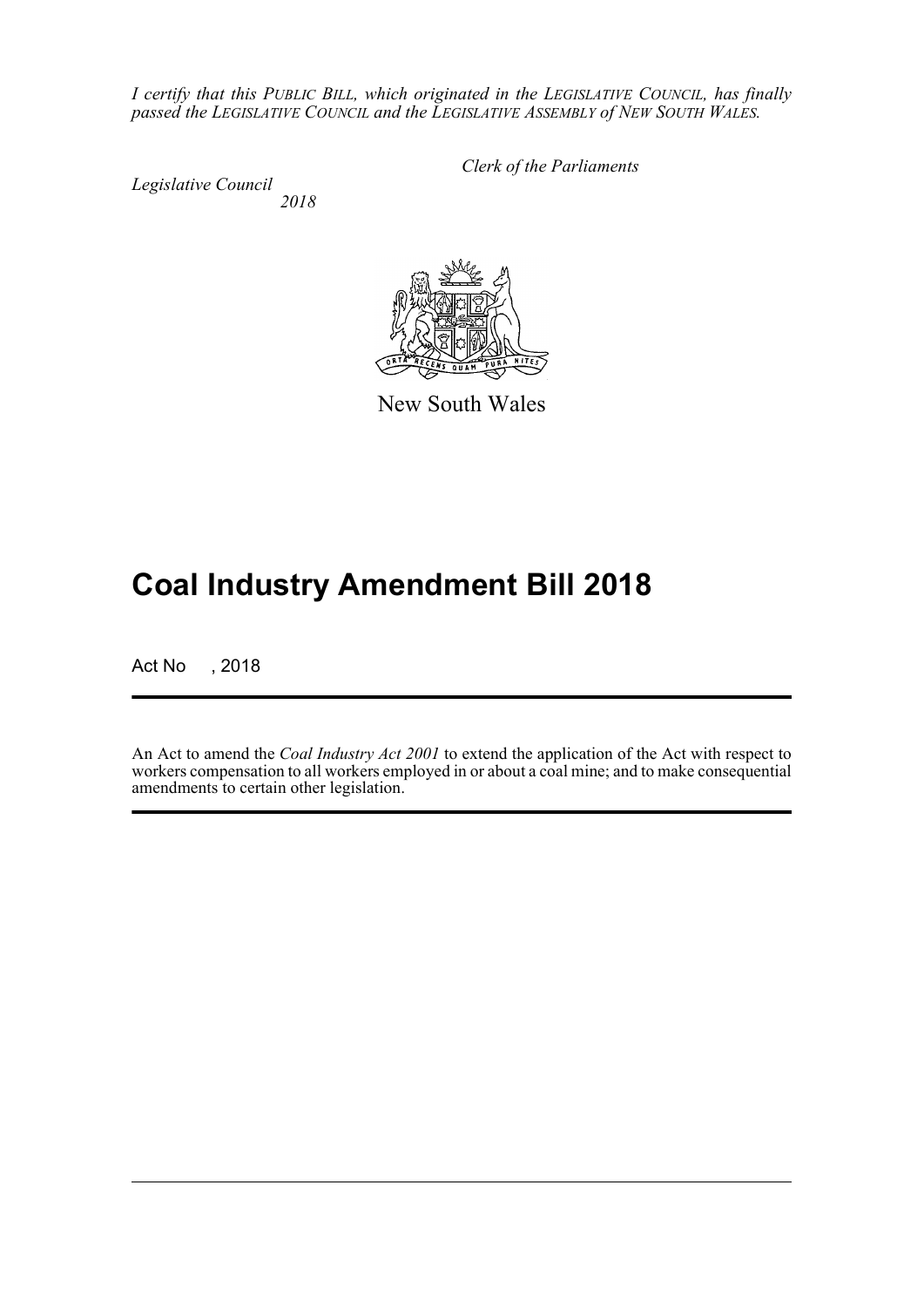### <span id="page-2-0"></span>**The Legislature of New South Wales enacts:**

#### **1 Name of Act**

This Act is the *Coal Industry Amendment Act 2018*.

#### <span id="page-2-1"></span>**2 Commencement**

This Act commences on a day or days to be appointed by proclamation.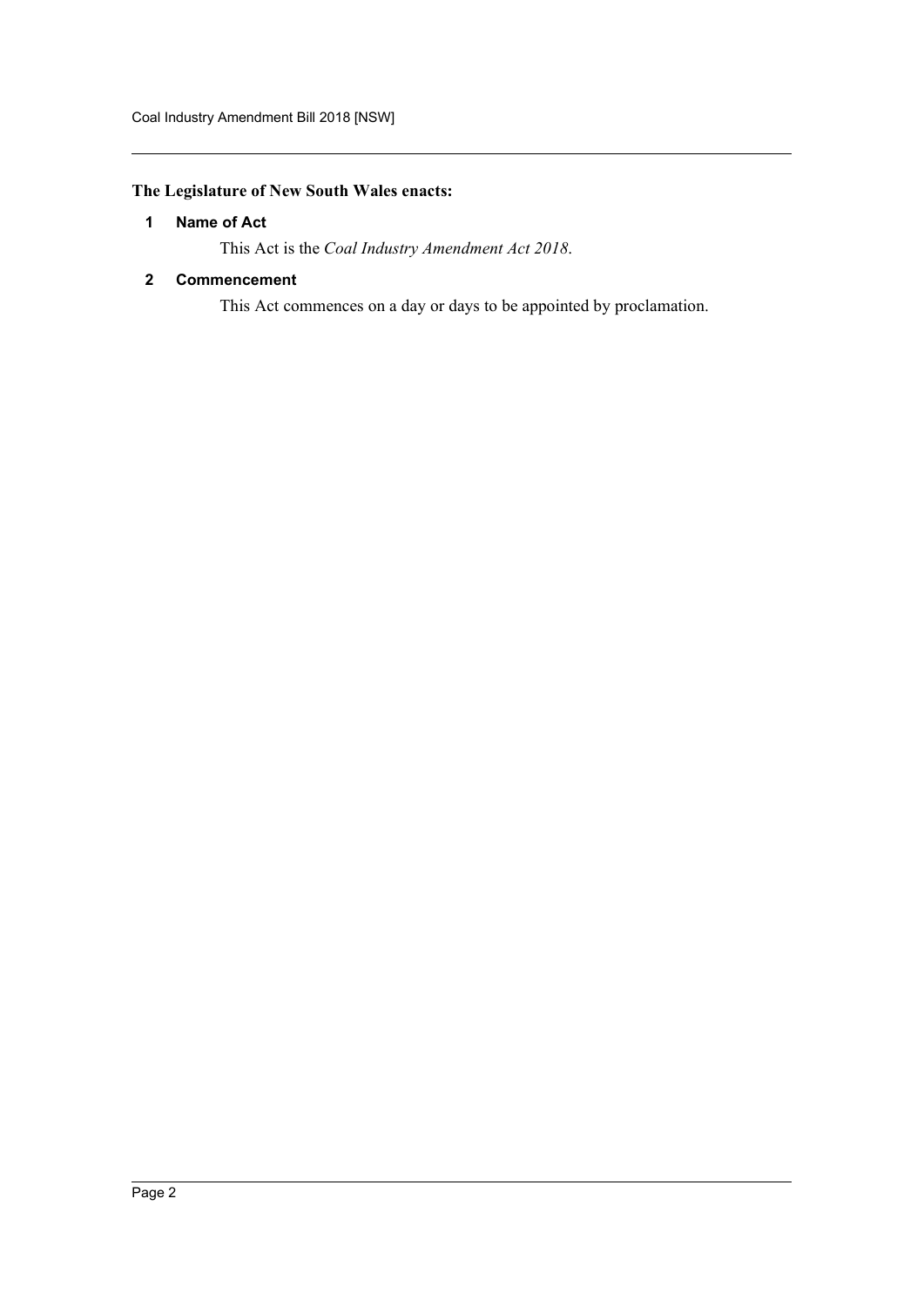## <span id="page-3-0"></span>**Schedule 1 Amendment of Coal Industry Act 2001 No 107**

#### **Section 3 Definitions**

Insert in alphabetical order:

*employer in the coal industry* means any employer whose employees work in or about a coal mine.